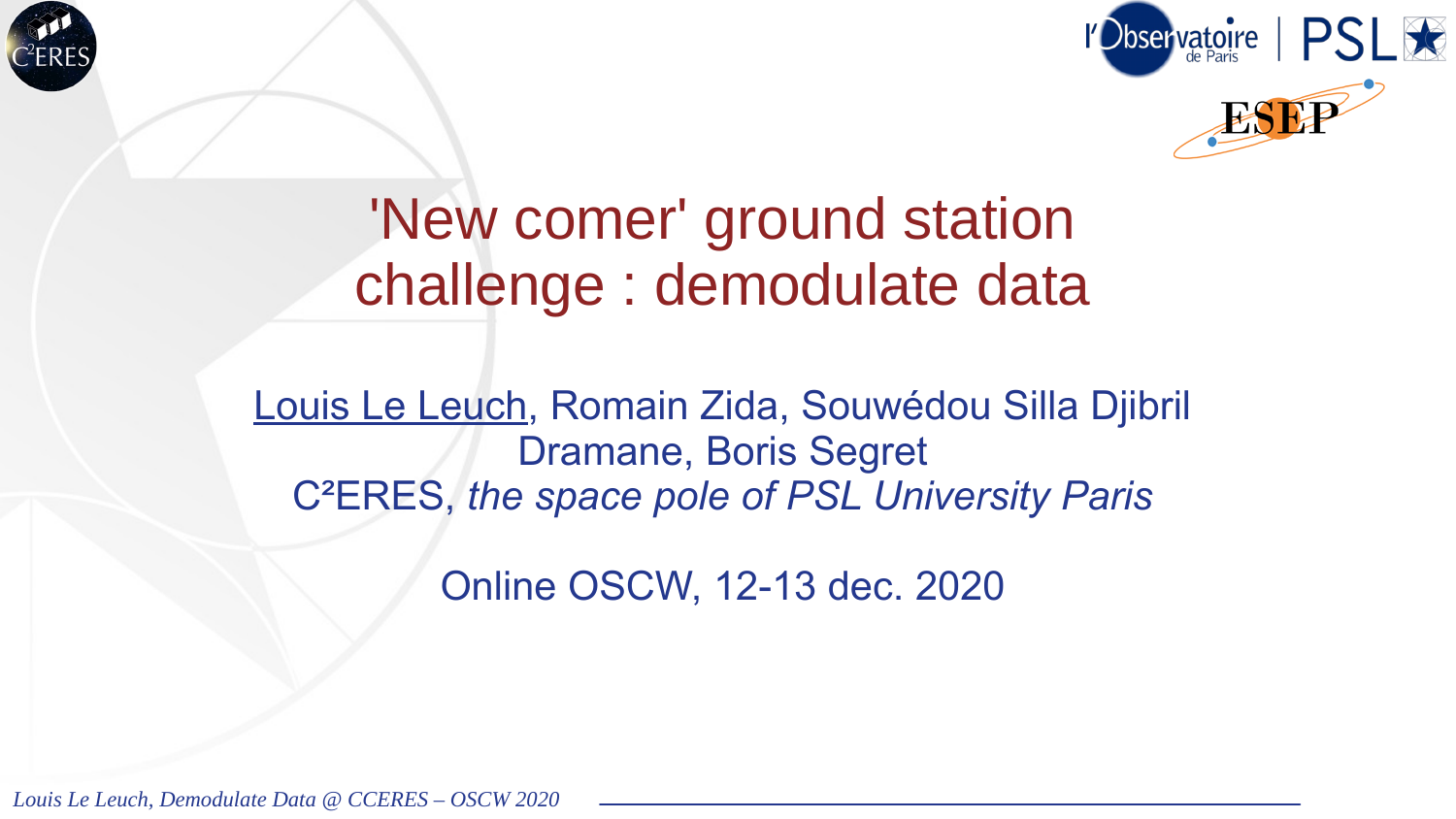## **CERES** SatNOGS Network -C²ERES Ground Station





#### 1062 - CCERES Ground Station





Directionnal WIMO VHF 10 elements and WIMO UHF 18 elements crossed yagi antennas + circular polarization coupler + UHF MVV70cm LNA + Diplexer 2m/70cm + SDR Airspy R2. Rotator: Yaesu G-5500 + GS-232B, No LNA for VHF antenna at the moment (oct-2019)

### CubeSat ↔ Ground Station ↔ SatNOGS Network & Dashboard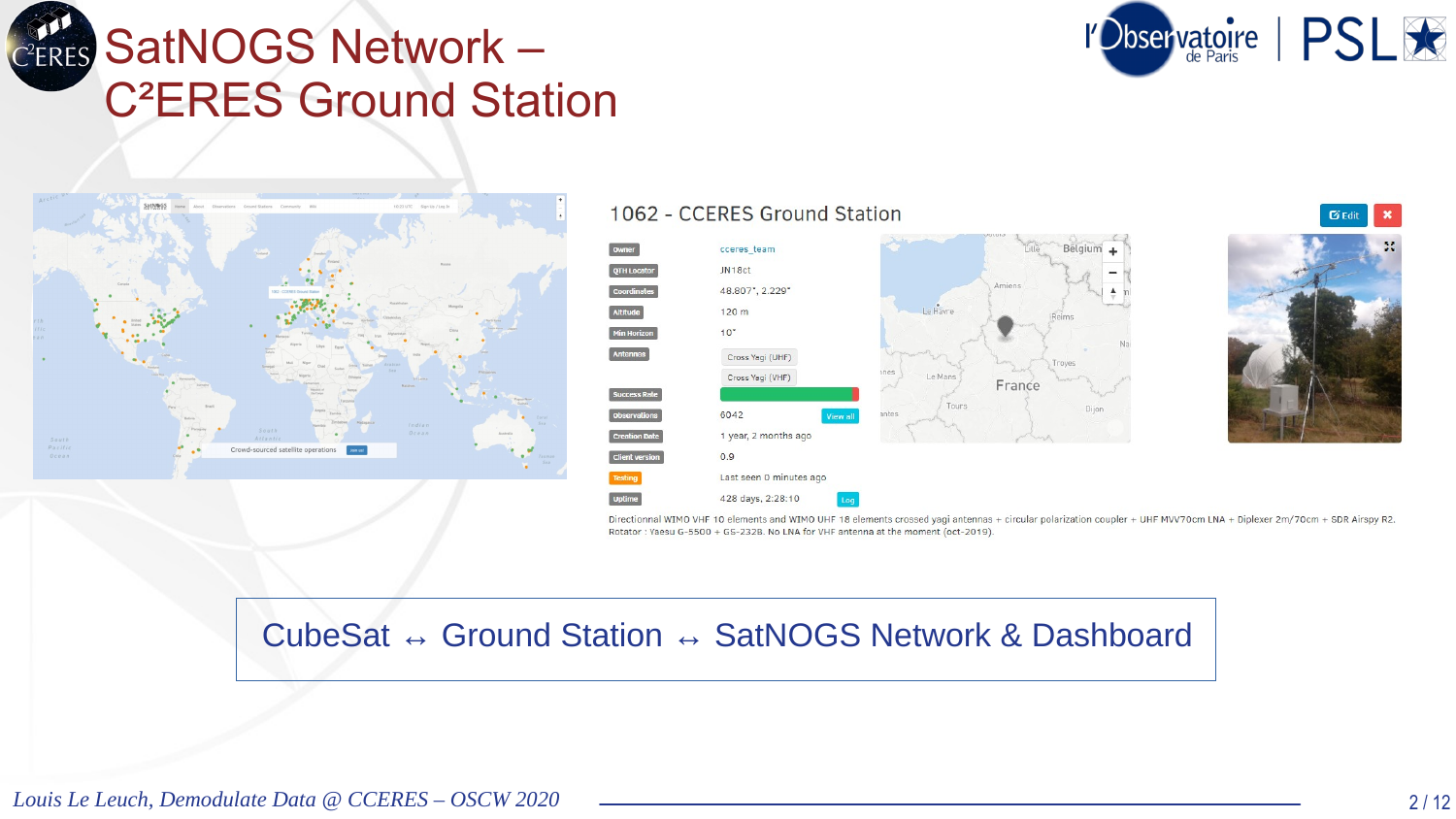## **CERES Waterfalls / Data – Good observation**



| Observation #3265093<br>@hindranacare.nume                                                                                                |                                                    | <b>Posts</b>             |                                                                                                       |                                                                                                  |                   |
|-------------------------------------------------------------------------------------------------------------------------------------------|----------------------------------------------------|--------------------------|-------------------------------------------------------------------------------------------------------|--------------------------------------------------------------------------------------------------|-------------------|
| 20039-1004-12<br><b>TERRIT</b><br>1002 - DOCKER BROUND SEADOR<br><b>Control</b><br>sure acheduler<br><b>Chines</b><br><b>County</b><br>Î, | vaseful sate ora@<br><b>System Dennis C. P. R.</b> |                          |                                                                                                       |                                                                                                  |                   |
| <b>Contract</b><br><b>SPT</b><br><b>Beganity</b><br>127.030 MHZ<br><b>COMPOS</b><br><b>SPT</b><br><b>Distances</b><br>2020-10-00 07:33:00 | 440                                                |                          | Observation #3265093<br>© Timeframes are in UTC                                                       |                                                                                                  | $\blacksquare$ bi |
| 2020-10-00 00:03:37<br>O(120)<br><b>CO</b><br>78.07<br><b>CO</b><br>C.<br><b>O</b> sea of<br><b>DB</b>                                    |                                                    | $-76$                    | Satellite<br>25338 - NOAA 15<br>Station<br>1062 - CCERES Ground Station<br>Observer<br>Auto Scheduler | Data <sup>1</sup><br>Waterfall<br>Audio<br>data_obs/3265093/data_3265093_2020-12-08T07-53-05.png | ASCII             |
| <b>Christman</b><br><b>Common</b><br>$\frac{1}{2}$ [ $\pm$ 0.000 $\pm$ ].<br><b>DOM:</b>                                                  | 500                                                |                          | <b>Status</b><br>Good<br>APT<br><b>Transmitter</b><br>Frequency<br>137.620 MHZ                        |                                                                                                  |                   |
| <b>Record</b><br>Grand Ground                                                                                                             | 403                                                |                          | Mode<br>APT<br>Timeframe<br>2020-12-08 07:53:05<br>2020-12-08 08:03:37<br>Rise<br>$O$ 13.0°           |                                                                                                  |                   |
|                                                                                                                                           |                                                    |                          | $_{\text{Max}}$<br>79.0°<br>$\operatorname{\mathsf{Set}}$<br>•202.0°<br><b>Client Version</b><br>0.9  |                                                                                                  |                   |
|                                                                                                                                           | km                                                 |                          | Metadata<br>$\triangleright$ { 5 items }<br>Polar Plot                                                |                                                                                                  |                   |
|                                                                                                                                           | 200                                                |                          |                                                                                                       |                                                                                                  |                   |
|                                                                                                                                           |                                                    | $180 - 150$              | 4 Audio 4 Waterfall<br><b>Examples</b>                                                                |                                                                                                  |                   |
|                                                                                                                                           | 10                                                 |                          |                                                                                                       |                                                                                                  |                   |
|                                                                                                                                           |                                                    |                          |                                                                                                       |                                                                                                  |                   |
|                                                                                                                                           | $-10$<br>$-20$<br>. .<br>Frequency (sinc)          | $28 -$<br>$\overline{M}$ |                                                                                                       |                                                                                                  |                   |

*Louis Le Leuch, Demodulate Data @ CCERES – OSCW 2020*  $\qquad$  **2008** 3/12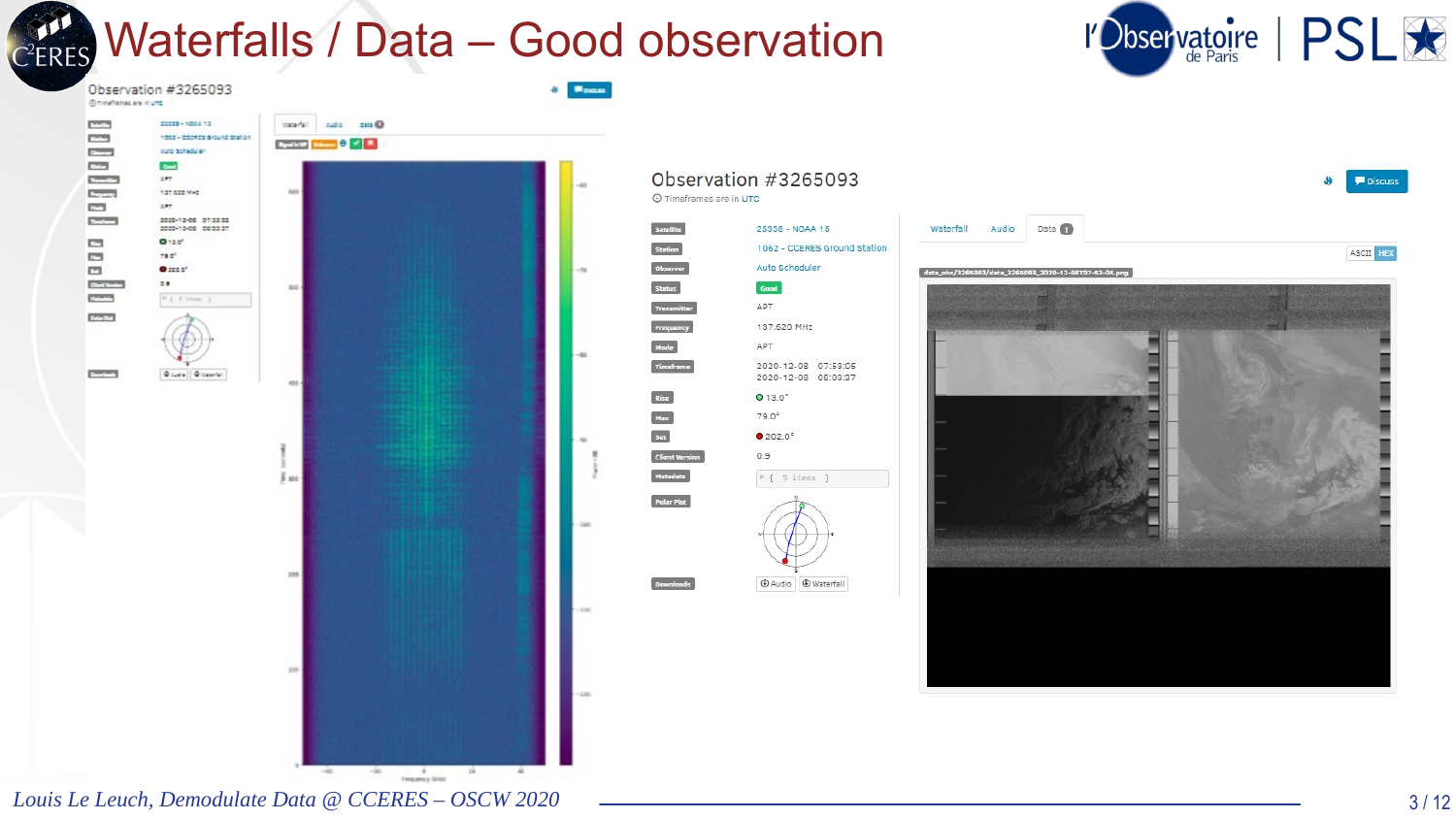| <b>TANK</b><br><b>COM</b><br><b>Church</b><br><b>Chan</b>                                         | essay - ampaigat<br>1002 - OCCRES BROUND SERIOR<br><b>CORRECTABIN</b>                                                         | vacar'all<br>audio<br>38 - IX<br><b>Bysilvin</b> | 214 |       |
|---------------------------------------------------------------------------------------------------|-------------------------------------------------------------------------------------------------------------------------------|--------------------------------------------------|-----|-------|
| <b>Contract</b><br><b>Begang</b><br><b>PAT</b><br><b>Scholtesung</b><br>$15-3$<br><b>Contract</b> | Modelu - antiknika musi<br>630.100 MHz<br>2282 000<br>420.101.1942<br>8736.1300<br>2020-10-02 20:40:47<br>2020-10-02 20:32:03 | <b>HO</b>                                        |     |       |
| <b>CO</b><br><b>CSI</b><br>m<br><b>Clustification</b><br>powers.                                  | O(1255)<br>$24.5^{\circ}$<br>0.11.0<br>$\mathbf{z}$<br>PI 6 Sinns 1                                                           | MH)                                              |     | $+00$ |
| <b>DOM NO</b><br><b>Document</b>                                                                  | <b>Bone</b> Boards                                                                                                            | 158                                              |     | $-40$ |
|                                                                                                   |                                                                                                                               | ľ<br>î                                           |     |       |
|                                                                                                   |                                                                                                                               | 130                                              |     | -346  |
|                                                                                                   |                                                                                                                               | 120                                              |     |       |
|                                                                                                   |                                                                                                                               |                                                  |     | 100   |



- "Good" observation ?
- Clear signal received
- No data …

 $\rightarrow$  What we should have :

| <b>C</b> Timeframes are in UTC | Observation #3242053                       |                                                                                                                                                                                                                                        | Discuss  |
|--------------------------------|--------------------------------------------|----------------------------------------------------------------------------------------------------------------------------------------------------------------------------------------------------------------------------------------|----------|
| <b>Satellite</b>               | 46287 - AmicalSat                          | Data $(27)$<br>Waterfall<br>Audio                                                                                                                                                                                                      |          |
|                                | 1797 - DI 4FFC-SAT                         |                                                                                                                                                                                                                                        | ASCII HD |
| )bserve                        | <b>Alexander Barz</b>                      | data obs/3242053/data 3242053 2020-12-05T09-39-47                                                                                                                                                                                      |          |
| <b>Status</b>                  | Good                                       | 82 A0 88 A6 A8 68 6C A4 A6 62 6E A6 40 6C AE 92 88 8A 62 40 62 AE 92 88 8A 64 40 63 03 F0                                                                                                                                              |          |
|                                | Mode U - AFSK1k2 TLM                       | 3D 4D 31 3B 4C 4F 47 3B 31 36 30 37 31 36 30 39 31 38 3B 33 39 3B 38 35 31 39 37 37 32 3B<br>33 33 33 37 3B 2D 33                                                                                                                      |          |
| Frequency                      | 436 100 MHz                                |                                                                                                                                                                                                                                        |          |
| Drift                          | 2293 ppb                                   | data obs/3242053/data 3242053 2020-12-05T09-39-48                                                                                                                                                                                      |          |
| <b>Drifted Frequency</b>       | 436.101 MHz                                | 82 A0 88 A6 A8 68 6C A4 A6 62 6E A6 40 6C AE 92 88 8A 62 40 62 AE 92 88 8A 64 40 63 03 F0                                                                                                                                              |          |
|                                | AFSK 1200                                  | 3D 4D 31 3B 46 4C 41 47 53 3B 31 36 30 37 31 36 30 39 31 38 38 30 78 31 30 30 32 30 30 30<br>30 30 33 31 35 65 3B                                                                                                                      |          |
| Timeframe                      | 2020-12-05 09:39:40<br>2020-12-05 09:49:03 |                                                                                                                                                                                                                                        |          |
| Rise                           | $O26.0^\circ$                              | data obs/3242053/data 3242053 2020-12-05T09-39-49                                                                                                                                                                                      |          |
|                                | 27.0°                                      | 82 A0 88 A6 A8 68 6C A4 A6 62 6E A6 40 6C AE 92 88 8A 62 40 62 AE 92 88 8A 64 40 63 03 F0<br>3D 45 4D 3B 4D 4E 3B 31 36 30 37 31 36 30 39 31 38 3B 31 32 33 37 34 3B 32 39 36 34 3B 34                                                 |          |
| Set                            | $0.162.0^{\circ}$                          | 34 3B 36 32 3B 32 31 34 35 3B 37 3B 33 33 35 32                                                                                                                                                                                        |          |
| <b>Client Version</b>          | 1.4                                        |                                                                                                                                                                                                                                        |          |
|                                | $\blacktriangleright$ { 5 items }          | data obs/3242053/data 3242053 2020-12-05T09-39-50                                                                                                                                                                                      |          |
| olar Plo                       |                                            | 82 A0 88 A6 A8 68 6C A4 A6 62 6E A6 40 6C AE 92 88 8A 62 40 62 AE 92 88 8A 64 40 63 03 F0<br>3D 45 52 3B 4D 4E 3B 31 36 30 37 31 36 30 39 31 38 3B 31 31 32 35 32 3B 32 39 37 39 3B 33<br>39 38 37 30 38 36 33 31 38 37 38 33 33 35 32 |          |
|                                |                                            | data obs/3242053/data 3242053 2020-12-05T09-39-50 1                                                                                                                                                                                    |          |
|                                | 4 Waterfall<br>(4) Audio                   | 82 A0 88 A6 A8 68 6C A4 A6 62 6E A6 40 6C AE 92 88 8A 62 40 62 AE 92 88 8A 64 40 63 03 F0<br>3D 45 4D 3B 4C 4F 47 3B 31 36 30 37 31 36 30 39 31 38 3B 33 39 3B 31 32 33 34 32 3B 35 31<br>3B 31 35 35 3B 31 33 39 39 38 34 36 39 38    |          |

#### *Thanks Alexander Barz for this beautiful example!*

*Louis Le Leuch, Demodulate Data @ CCERES – OSCW 2020* 4/12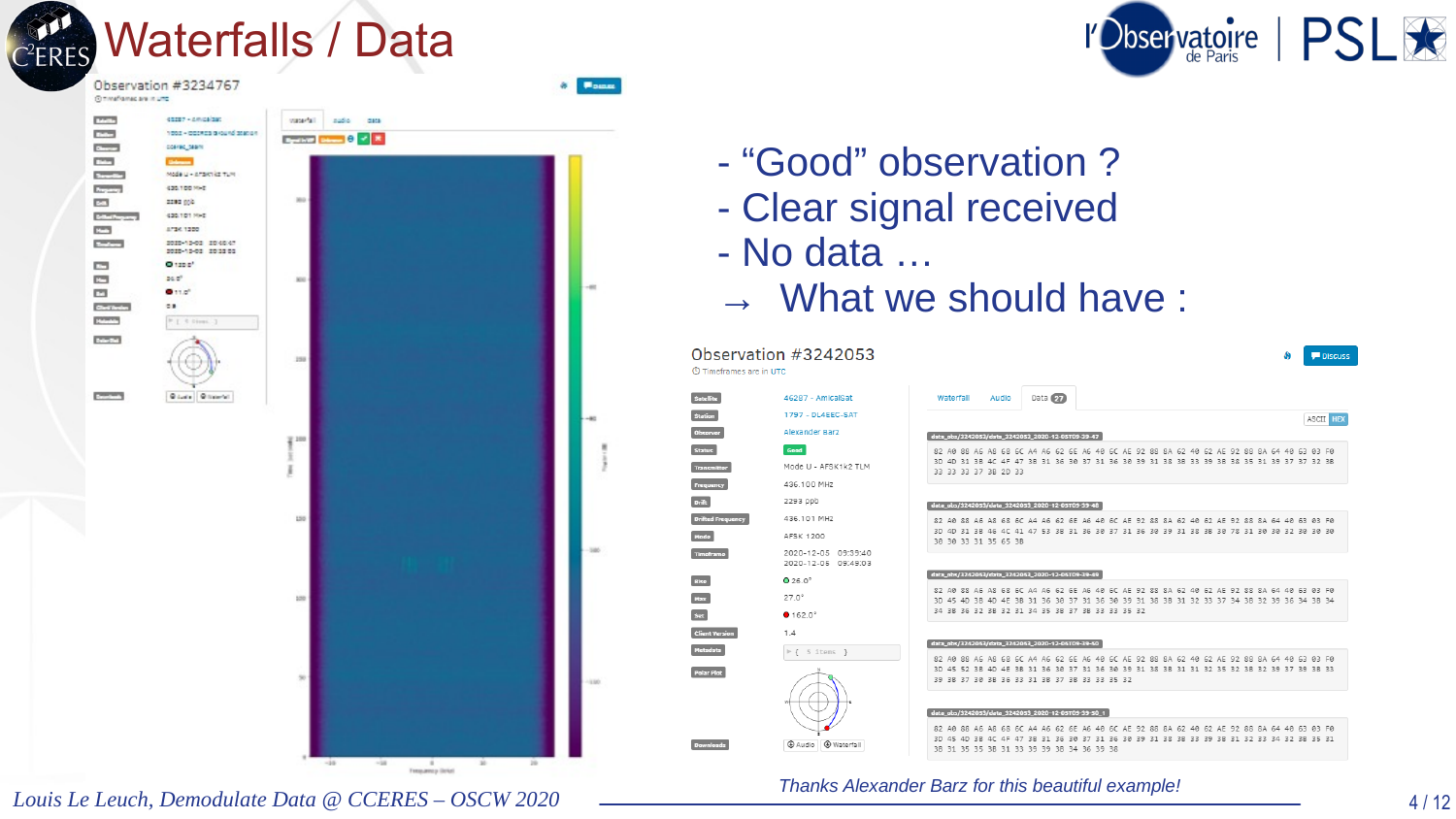

| AmicalSat Decoder - 0.3        |                               |                          |                                                                             |      | $\Box$ | $\times$ |         |                         |  |
|--------------------------------|-------------------------------|--------------------------|-----------------------------------------------------------------------------|------|--------|----------|---------|-------------------------|--|
| <b>AMSAT</b><br>Francophone    | IP                            | localhost<br>Start       | 8100<br>Port<br>Stop<br>Save<br>version de test New version 0.1 available ! |      |        |          |         | + Mo<br>- Sou<br>- Dire |  |
| Decoded Data<br>Date           | Data Stream Log Configuration | Type                     |                                                                             | Area |        |          |         | <b>But s</b>            |  |
| EM/MR V1/U2 A1 CU_R/CU_L<br>M1 |                               |                          |                                                                             |      |        |          | ID      | <b>Satellite</b>        |  |
|                                | LOG                           |                          | <b>FLAGS</b>                                                                |      |        |          | 3260762 | AmicalSat               |  |
|                                | Boot number                   |                          | Hex Flag                                                                    |      |        |          | 3244310 | AmicalSat               |  |
|                                | Up time                       |                          |                                                                             |      |        |          | 3244309 | AmicalSat               |  |
|                                | CPU voltage                   |                          |                                                                             |      |        |          | 3234770 | AmicalSat               |  |
|                                | CPU temperature               |                          |                                                                             |      |        |          | 3234769 | AmicalSat               |  |
|                                |                               |                          |                                                                             |      |        |          | 3234768 | AmicalSat               |  |
|                                |                               |                          |                                                                             |      |        |          | 3234767 | AmicalSat               |  |
|                                |                               |                          |                                                                             |      |        |          | 3234764 | AmicalSat               |  |
|                                |                               |                          |                                                                             |      |        |          | 3234763 | AmicalSat               |  |
|                                |                               | <b>Application Ready</b> | Frame: 0                                                                    |      |        |          | 3222413 | AmicalSat               |  |
|                                |                               |                          |                                                                             |      |        |          | 3222412 | AmicalSat               |  |



- dem :
- **undModem**
- eWolf

### still, no demodulated data ...

| ID      | <b>Satellite</b> | Frequency   | Mode             | Timeframe                                     | <b>Results</b>            | Observer    | <b>Station</b>               |
|---------|------------------|-------------|------------------|-----------------------------------------------|---------------------------|-------------|------------------------------|
| 3260762 | AmicalSat        | 436.100 MHz | <b>AFSK 1200</b> | 2020-12-07 10:59:18<br>2020-12-07 11:07:04    | $24 - 9$                  | cceres team | 1062 - CCERES Ground Station |
| 3244310 | AmicalSat        | 436.100 MHz | <b>AFSK 1200</b> | 2020-12-04 22:11:54<br>2020-12-04 22:19:17    | $2 - 40$                  | cceres team | 1062 - CCERES Ground Station |
| 3244309 | AmicalSat        | 436.100 MHz | <b>AFSK 1200</b> | 2020-12-04 20:38:30<br>2020-12-04 20:44:15    | $2 - 40$                  | cceres team | 1062 - CCERES Ground Station |
| 3234770 | AmicalSat        | 436.100 MHz | <b>AFSK 1200</b> | 2020-12-04 11:25:24<br>2020-12-04 11:32:37    | $\mathbf{E} = \mathbf{0}$ | cceres team | 1062 - CCERES Ground Station |
| 3234769 | AmicalSat        | 436.100 MHz | <b>AFSK 1200</b> | 2020-12-04 09:51:26<br>2020-12-04 09:57:24    | 24(4)                     | cceres team | 1062 - CCERES Ground Station |
| 3234768 | AmicalSat        | 436.100 MHz | <b>AFSK 1200</b> | 2020-12-03 22:20:44<br>2020-12-03 22:27:48    | $24 - 9$                  | cceres team | 1062 - CCERES Ground Station |
| 3234767 | AmicalSat        | 436.100 MHz | <b>AFSK 1200</b> | 2020-12-03 20:46:47<br>2020-12-03 20:53:05    | $24 - 9$                  | cceres team | 1062 - CCERES Ground Station |
| 3234764 | AmicalSat        | 436.100 MHz | <b>AFSK 1200</b> | 2020-12-02 22:29:36<br>2020-12-02 22:36:17    | 24 (0)                    | cceres team | 1062 - CCERES Ground Station |
| 3234763 | AmicalSat        | 436.100 MHz | <b>AFSK 1200</b> | 2020-12-02 20:55:08<br>2020-12-02 21:01:52    | $2 - 40$                  | cceres team | 1062 - CCERES Ground Station |
| 3222413 | AmicalSat        | 436.100 MHz | <b>AFSK 1200</b> | 2020-12-02 10:08:19<br>2020-12-02 10:15:17    | 24(4)                     | cceres team | 1062 - CCERES Ground Station |
| 3222412 | AmicalSat        | 436.100 MHz | <b>AFSK 1200</b> | 2020-12-01<br>22:38:33<br>2020-12-01 22:44:43 | $24 - 9$                  | cceres team | 1062 - CCERES Ground Station |